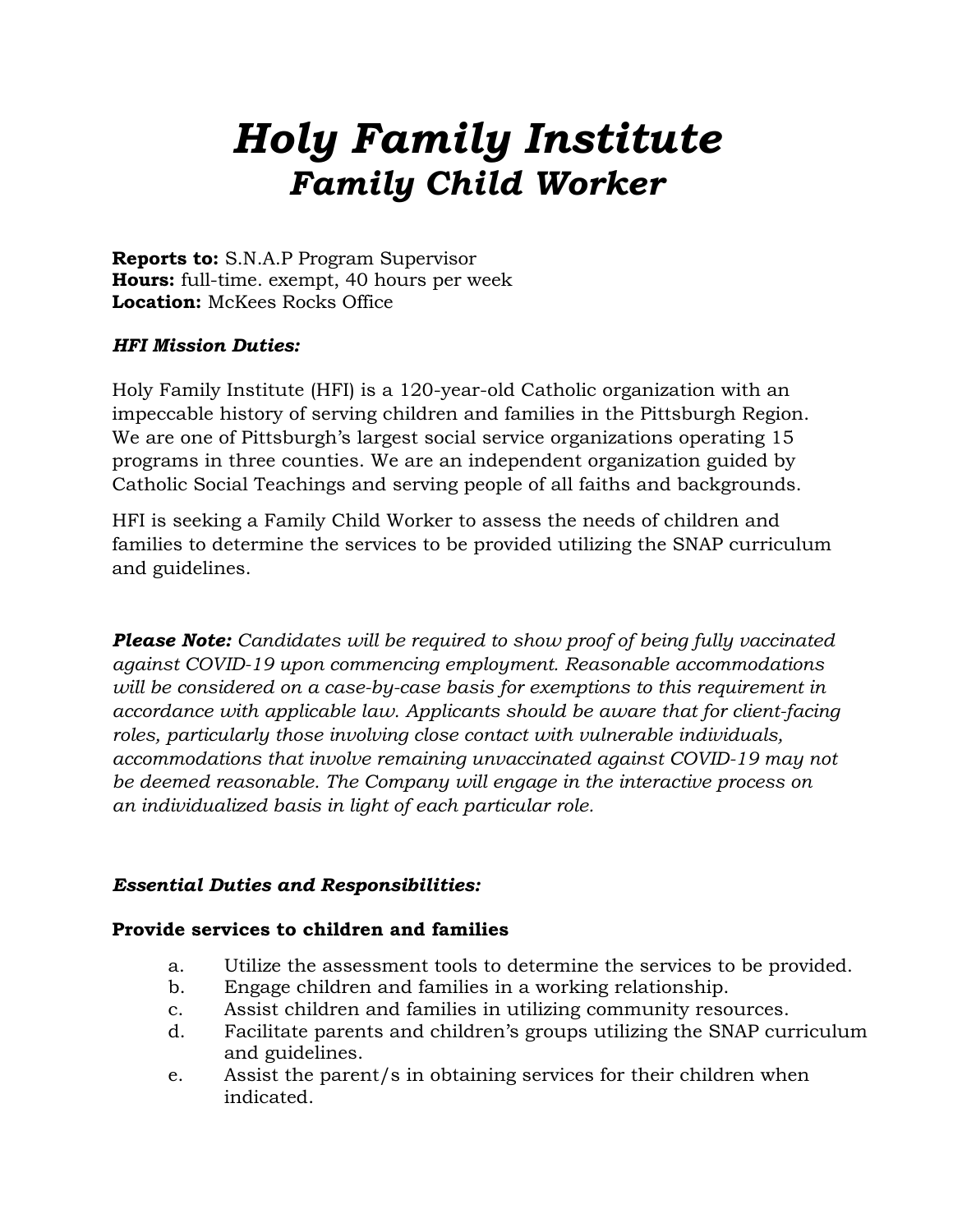- f. Provide Parent and Family counseling sessions.
- g. Be available to families for crisis situations.
- h. Provide Individual Befriending/ counseling sessions with children to reinforce SNAP skills.

#### **Provide case management services**

- a. Establish treatment plans as they relate to the assessments.
- b. Utilize agency resource list and maintain knowledge of community resources.
- c. Assist families in utilizing community services through referral and advocacy.
- d. Provide concrete services, including transportation when necessary and appropriate.
- e. Work cooperatively and in a team approach with all other team members.

#### **Provide documentation of service**

- a. Progress notes are completed within 24 hours of any contact with the child, parent and/or family.
- b. Progress notes accurately reflect service provided to child and/or family and their progress.
- c. Complete all necessary documentation required by the SNAP Program in Toronto, Holy Family Institute and/or required by any referring agency or funders.
- d. All documentation is completed within agency guideline time frames.

#### **Participate in ongoing development of the Program**

- a. Participate in office staff meetings.
- b. Make suggestions and recommendations for the program and increased effectiveness in services.
- c. Participate in leading new initiatives or suggestions.
- d. Adhere to other requests as indicated by supervisor.
- e. Assist in referral obtainment efforts.

#### **Demonstrate responsibility in compliance with Agency CQI and HIPAA procedures.**

- a. Follow office and agency HIPAA procedures.
- b. Maintain the confidentiality of client information.
- c. Maintain knowledge and participate in agency Continuous Quality Improvement initiatives.
- d. Assure that services are in compliance with the Toronto SNAP Program.